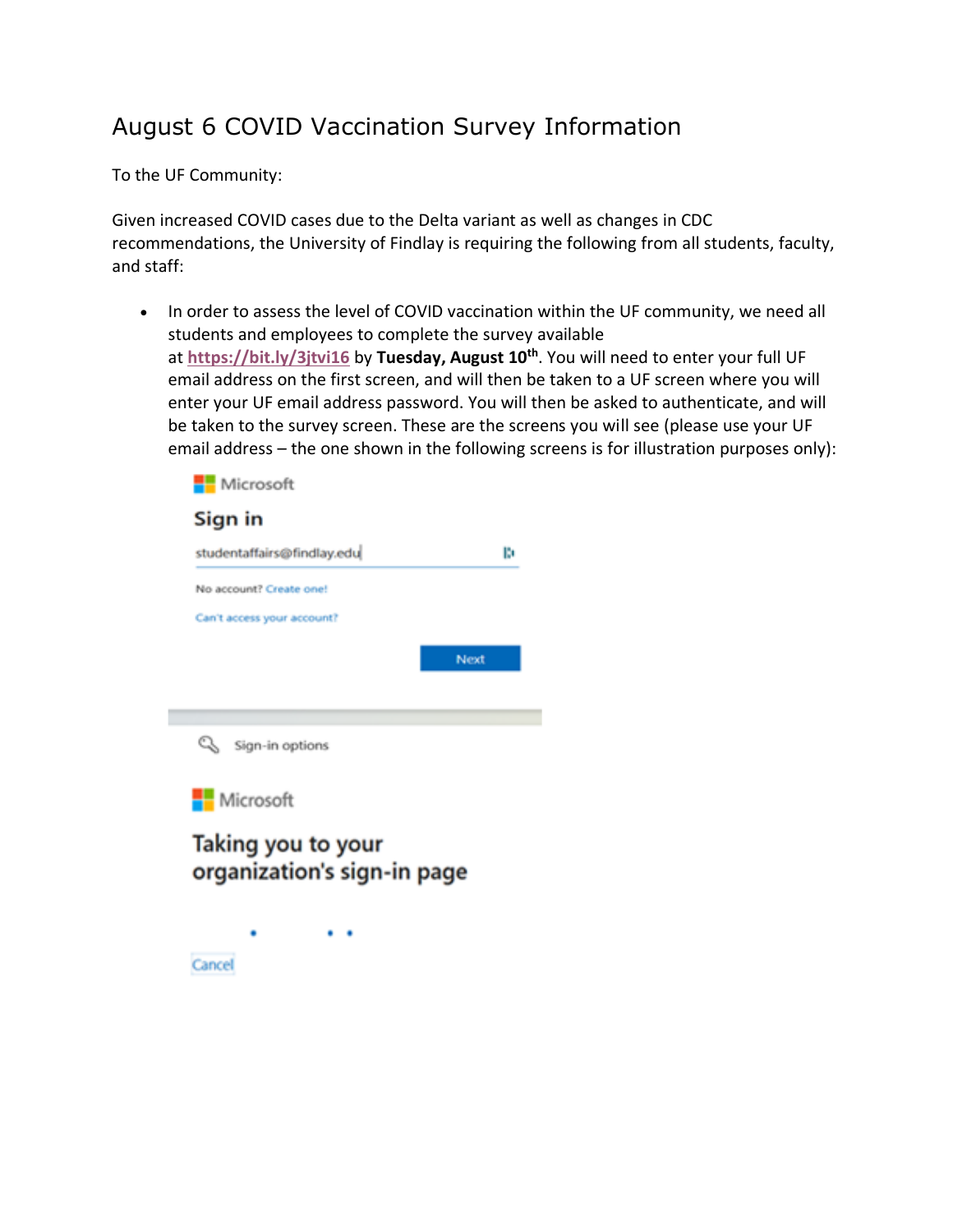



Password

b

 $4 - 4$ 

Sign in



Either this application requires additional authentication, or your account is at risk. To keep your account secure, please choose the appropriate multi-factor authentication (MFA) method below to proceed. Change My MFA Settings

## **MFA Help**

We've sent a notification to your mobile device. Please respond to continue.



Quen increased COVID cases due to the Delta sariant as well as changes in CDC recommendations, the University of Findlay is requiring all students and employees to complete this brief survey by August 10th so we can assess the level of vaccination in<br>the UP conveninty. The University is not requiring a person to be vaccinated. But is requiring number of students, faculty & staff who are vaccinated is deemed to be at an acceptable level mased on Information from the Health Department and CDC), we can potentially avoid having to apply nectrictions. Thank you for your assistance.

| <b>Emasse</b>                                                                                                                                                                                                                  |  |
|--------------------------------------------------------------------------------------------------------------------------------------------------------------------------------------------------------------------------------|--|
|                                                                                                                                                                                                                                |  |
|                                                                                                                                                                                                                                |  |
| <b>STATISTICS</b>                                                                                                                                                                                                              |  |
| The property of the control of the control of the control of the control of the control of the control of the control of the control of the control of the control of the control of the control of the control of the control |  |
|                                                                                                                                                                                                                                |  |
|                                                                                                                                                                                                                                |  |

The survey asks you to disclose whether or not you have received one of the COVID  $\bullet$ vaccines.